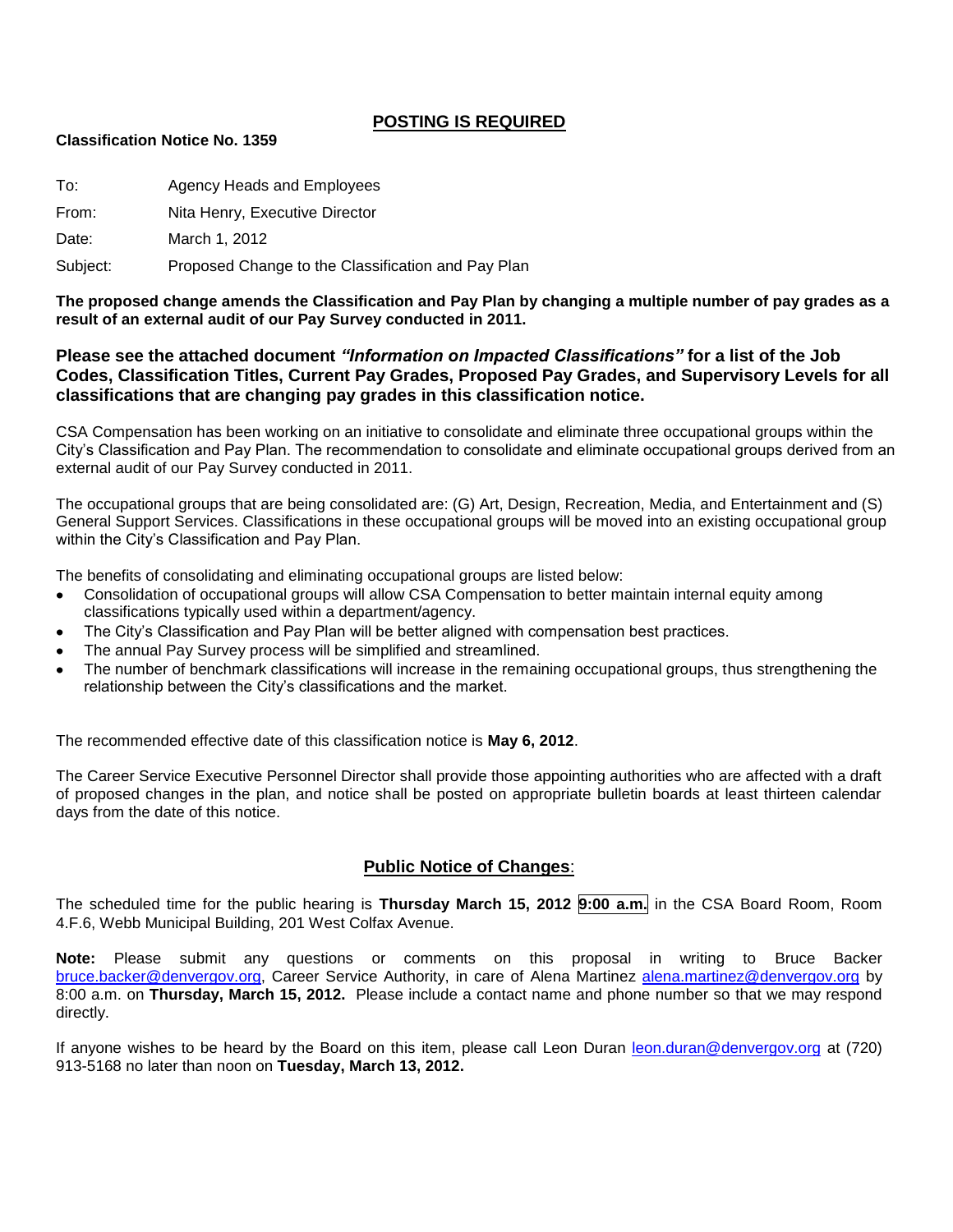# **CLASSIFICATION NOTICE # - OCCUPATIONAL GROUP CONSOLIDATION - PAY GRADE CHANGE INFORMATION ON IMPACTED CLASSIFICATIONS**

| <b>CURREN</b>              |                |                                               |                         |                                                 |                           |
|----------------------------|----------------|-----------------------------------------------|-------------------------|-------------------------------------------------|---------------------------|
| T JOB                      | <b>NEW JOB</b> |                                               |                         |                                                 |                           |
| <b>CODE</b>                | <b>CODE</b>    | <b>CLASSIFICATION TITLE</b>                   |                         | <b>CURRENT PAY GRADE   PROPOSED PAY GRADE  </b> | <b>SUPERVISORY LEVEL</b>  |
| <b>CS2154</b>              | <b>CC2468</b>  | 311 Customer Service Agent                    | 613-S (\$32130-\$46904) | 613-C (\$33015-\$48225)                         | 3-None/Incidental         |
| CS2374                     | CC2469         | 311 Customer Service Specialist               | 614-S (\$33597-\$49038) | 614-C (\$34518-\$50431)                         | 3-None/Incidental         |
| <b>CS2320</b>              | CJ2472         | <b>Animal Care Attendant</b>                  | 608-S (\$25719-\$37548) | 607-J (\$25878-\$37791)                         | 3-None/Incidental         |
| $\overline{\text{CS}2321}$ | CJ2473         | <b>Animal Care Supervisor</b>                 | 610-S (\$28118-\$41050) | 609-J (\$28290-\$41298)                         | 6-First Level Supervisor  |
| CG1810                     | CA2474         | <b>Aquatics Coordinator</b>                   | 616-G (\$40370-\$58910) | 617-A (\$42917-\$62624)                         | 3-None/Incidental         |
| CG1819                     | CA2475         | <b>Assistant Golf Professional</b>            | 803-G (\$34544-\$55108) | 803-A (\$35124-\$56031)                         | 6-First Level Supervisor  |
| <b>CS1839</b>              | CC2482         | <b>Aviation Customer Service Agent</b>        | 613-S (\$32130-\$46904) | 613-C (\$33015-\$48225)                         | 3-None/Incidental         |
| CS1840                     | CC2483         | Aviation Customer Service Manager             | 809-S (\$46904-\$74829) | 809-C (\$48225-\$76986)                         | 7-Second Level Supervisor |
| <b>CS2380</b>              | <b>CC2484</b>  | <b>Aviation Customer Service Supervisor</b>   | 807-S (\$41050-\$65472) | 807-C (\$42190-\$67351)                         | 6-First Level Supervisor  |
| $\overline{CS045}1$        | <b>CN2485</b>  | Aviation Emergency Dispatcher                 | 616-S (\$36724-\$53595) | 615-N (\$36724-\$53595)                         | 3-None/Incidental         |
| <b>CS1559</b>              | CA2486         | Aviation Operations Representative            | 616-S (\$36724-\$53595) | 613-A (\$35912-\$52419)                         | 3-None/Incidental         |
| CS1560                     | CA2487         | Aviation Operations Representative Supervisor | 808-S (\$43887-\$69993) | 806-A (\$42917-\$68454)                         | 6-First Level Supervisor  |
| CG2074                     | CA2490         | <b>Booking Coordinator</b>                    | 807-G (\$45124-\$71977) | 807-A (\$45874-\$73181)                         | 3-None/Incidental         |
| LG2193                     | LA2491         | <b>Booking Coordinator</b>                    | 807-G (\$45124-\$71977) | 807-A (\$45874-\$73181)                         | 3-None/Incidental         |
| CG2274                     | CA2492         | <b>Booking Specialist</b>                     | 809-G (\$51560-\$82264) | 809-A (\$52419-\$83640)                         | 3-None/Incidental         |
| CS0453                     | CJ2495         | Central Supply Lead Technician                | 608-S (\$25719-\$37548) | 607-J (\$25878-\$37791)                         | 2-Lead Worker             |
| CS0472                     | CJ2496         | Central Supply Supervisor                     | 802-S (\$29391-\$46904) | 801-J (\$28924-\$46159)                         | 6-First Level Supervisor  |
| <b>CS0454</b>              | CJ2497         | Central Supply Technician                     | 607-S (\$24591-\$35912) | 606-J (\$24746-\$36149)                         | 3-None/Incidental         |
| CS1713                     | CJ2498         | Certified Sterile Processing Technician       | 607-S (\$24591-\$35912) | 606-J (\$24746-\$36149)                         | 3-None/Incidental         |
| CG1863                     | CA2502         | Content Developer                             | 807-G (\$45124-\$71977) | 807-A (\$45874-\$73181)                         | 3-None/Incidental         |
| LG2106                     | LA2503         | Content Developer                             | 807-G (\$45124-\$71977) | 807-A (\$45874-\$73181)                         | 3-None/Incidental         |
| LG2462                     | LA2504         | Content Developer (HOURLY)                    | 807-G (\$45124-\$71977) | 807-A (\$45874-\$73181)                         | 3-None/Incidental         |
| CS0457                     | CJ2505         | Cook                                          | 606-S (\$23513-\$34348) | 605-J (\$23664-\$34571)                         | 3-None/Incidental         |
| CG1079                     | CC2506         | Copy Center Operator                          | 609-G (\$29559-\$43162) | 611-C (\$30203-\$44105)                         | 3-None/Incidental         |
| <b>CS0458</b>              | CJ2507         | <b>Correctional Institution Food Manager</b>  | 808-S (\$43887-\$69993) | 807-J (\$43175-\$68891)                         | 7-Second Level Supervisor |
| CS1690                     | CA2508         | Court Interpreter                             | 622-S (\$47959-\$69993) | 619-A (\$46904-\$68454)                         | 3-None/Incidental         |
| CS2435                     | <b>CC2509</b>  | <b>DHS Customer Service Agent</b>             | 613-S (\$32130-\$46904) | 613-C (\$33015-\$48225)                         | 3-None/Incidental         |
| LG1321                     | LA2510         | Digital Imaging Technician                    | 618-G (\$44137-\$64395) | 613-A (\$35912-\$52419)                         | 3-None/Incidental         |
| CS2386                     | <b>CN2517</b>  | <b>Emergency Communications Operator</b>      | 617-S (\$38396-\$56031) | 616-N (\$38396-\$56031)                         | 3-None/Incidental         |
| CG2390                     | CA2518         | <b>Entertainment Production Coordinator</b>   | 808-G (\$48232-\$76950) | 808-A (\$49038-\$78235)                         | 3-None/Incidental         |
| CG1906                     | CA2519         | Events Coordinator                            | 807-G (\$45124-\$71977) | 804-A (\$37548-\$59897)                         | 3-None/Incidental         |
| CG1907                     | CA2520         | <b>Exhibition Designer</b>                    | 616-G (\$40370-\$58910) | 616-A (\$41050-\$59897)                         | 3-None/Incidental         |
| <b>UG1908</b>              | <b>UA2521</b>  | <b>Exhibition Designer</b>                    | 616-G (\$40370-\$58910) | 616-A (\$41050-\$59897)                         | 3-None/Incidental         |
| CS0468                     | CJ2524         | <b>Food Production Supervisor</b>             | 803-S (\$31427-\$50140) | 802-J (\$30926-\$49343)                         | 6-First Level Supervisor  |
| <b>CS0470</b>              | CJ2525         | Food Service Worker                           | 603-S (\$20568-\$30058) | 602-J (\$20717-\$30242)                         | 3-None/Incidental         |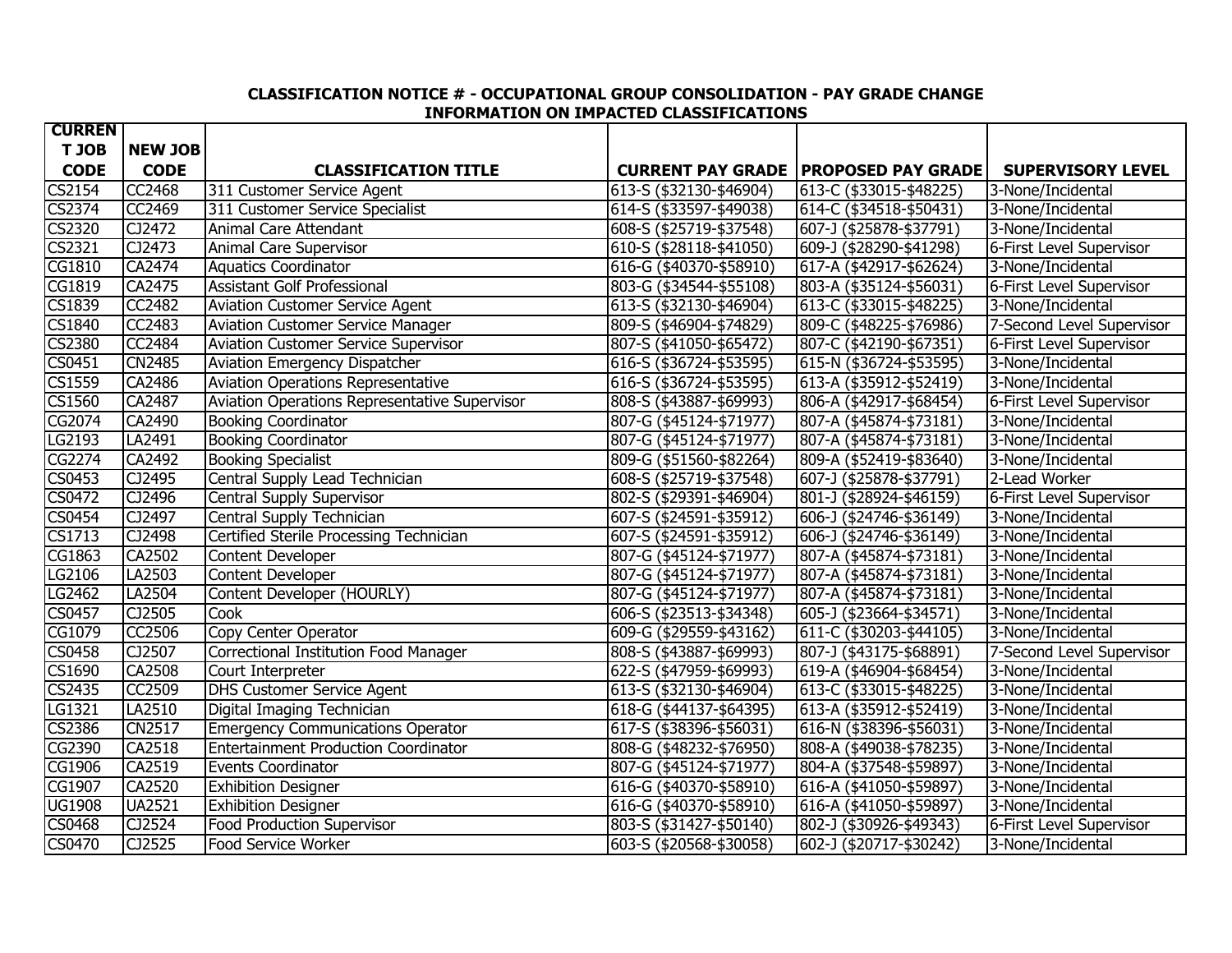# **CLASSIFICATION NOTICE #59 - OCCUPATIONAL GROUP CONSOLIDATION - PAY GRADE CHANGE INFORMATION ON IMPACTED CLASSIFICATIONS**

| <b>CURREN</b>       |                |                                                      |                         |                                                 |                          |
|---------------------|----------------|------------------------------------------------------|-------------------------|-------------------------------------------------|--------------------------|
| T JOB               | <b>NEW JOB</b> |                                                      |                         |                                                 |                          |
| <b>CODE</b>         | <b>CODE</b>    | <b>CLASSIFICATION TITLE</b>                          |                         | <b>CURRENT PAY GRADE   PROPOSED PAY GRADE  </b> | <b>SUPERVISORY LEVEL</b> |
| CG1927              | CJ2527         | <b>Golf Course Operator</b>                          | 616-G (\$40370-\$58910) | 617-J (\$40390-\$58943)                         | 6-First Level Supervisor |
| CG1928              | <b>CA2528</b>  | <b>Golf Professional</b>                             | 807-G (\$45124-\$71977) | 807-A (\$45874-\$73181)                         | 6-First Level Supervisor |
| CG2369              | <b>CC2529</b>  | Golf/Pro Shop Assistant                              | 600-G (\$19783-\$28913) | 600-C (\$18519-\$27028)                         | 3-None/Incidental        |
| <b>CG1082</b>       | CA2530         | Graphic Designer                                     | 805-G (\$39481-\$62981) | 805-A (\$40141-\$64030)                         | 3-None/Incidental        |
| LG1322              | LA2531         | Graphic Designer                                     | 805-G (\$39481-\$62981) | 805-A (\$40141-\$64030)                         | 3-None/Incidental        |
| CG2044              | CA2532         | Graphics Supervisor                                  | 807-G (\$45124-\$71977) | 807-A (\$45874-\$73181)                         | 6-First Level Supervisor |
| CG1930              | CA2533         | Graphics Technician                                  | 614-G (\$36933-\$53900) | 614-A (\$37548-\$54795)                         | 3-None/Incidental        |
| CS2141              | CC2538         | Hotline Operator                                     | 613-S (\$32130-\$46904) | 613-C (\$33015-\$48225)                         | 3-None/Incidental        |
| <b>CS0478</b>       | CJ2542         | <b>Institution Food Steward</b>                      | 614-S (\$33597-\$49038) | 613-J (\$33811-\$49343)                         | 3-None/Incidental        |
| CS0479              | CJ2543         | <b>Institution Food Steward Supervisor</b>           | 617-S (\$38396-\$56031) | 616-J (\$38636-\$56381)                         | 6-First Level Supervisor |
| CS1691              | CA2544         | Interpreter Coordinator                              | 809-S (\$46904-\$74829) | 808-A (\$49038-\$78235)                         | 6-First Level Supervisor |
| <b>CS0482</b>       | CJ2545         | Laundry Supervisor                                   | 609-S (\$26894-\$39257) | 608-J (\$27059-\$39507)                         | 6-First Level Supervisor |
| <b>CS0483</b>       | CJ2546         | <b>Laundry Worker</b>                                | 604-S (\$21501-\$31427) | 603-J (\$21650-\$31623)                         | 3-None/Incidental        |
| <b>CS2155</b>       | <b>CC2547</b>  | Lead Customer Service Agent                          | 615-S (\$35124-\$51268) | 615-C (\$36093-\$52734)                         | 2-Lead Worker            |
| <b>CS2387</b>       | <b>CN2548</b>  | Lead Emergency Communications Operator               | 618-S (\$40141-\$58576) | 617-N (\$40141-\$58576)                         | 2-Lead Worker            |
| $\overline{CG2216}$ | <b>CN2550</b>  | Lead Park Ranger                                     | 620-G (\$48232-\$70391) | 621-N (\$47959-\$69993)                         | 2-Lead Worker            |
| CS1724              | CA2554         | Maintenance Control Supervisor                       | 810-S (\$50140-\$79992) | 808-A (\$49038-\$78235)                         | 6-First Level Supervisor |
| CS1725              | CA2555         | Maintenance Control Technician                       | 618-S (\$40141-\$58576) | 615-A (\$39257-\$57291)                         | 3-None/Incidental        |
| <b>CS1656</b>       | CA2556         | Maintenance Liaison                                  | 618-S (\$40141-\$58576) | 615-A (\$39257-\$57291)                         | 3-None/Incidental        |
| LG1959              | LA2557         | Manager of Publication                               | 809-G (\$51560-\$82264) | 809-A (\$52419-\$83640)                         | 4-Manager 1              |
| <b>UG1960</b>       | <b>UA2558</b>  | Manager of Publication                               | 809-G (\$51560-\$82264) | 809-A (\$52419-\$83640)                         | 4-Manager 1              |
| <b>UG1970</b>       | <b>UC2563</b>  | <b>Museum Collection Assistant</b>                   | 612-G (\$33789-\$49318) | 613-C (\$33015-\$48225)                         | 3-None/Incidental        |
| CG1972              | <b>CC2564</b>  | Museum Curatorial Assistant                          | 610-G (\$30911-\$45123) | 611-C (\$30203-\$44105)                         | 3-None/Incidental        |
| <b>UG1973</b>       | <b>UC2565</b>  | Museum Curatorial Assistant                          | 610-G (\$30911-\$45123) | 611-C (\$30203-\$44105)                         | 3-None/Incidental        |
| CS2231              | <b>CN2566</b>  | National Crime Information Center Agent (NCIC Agent) | 616-S (\$36724-\$53595) | 615-N (\$36724-\$53595)                         | 3-None/Incidental        |
| CS0490              | <b>CN2568</b>  | Paramedic Dispatch Supervisor                        | 624-S (\$52419-\$76510) | 623-N (\$52419-\$76514)                         | 6-First Level Supervisor |
| CS0491              | <b>CN2569</b>  | Paramedic Dispatcher                                 | 621-S (\$45874-\$66951) | 620-N (\$45874-\$66951)                         | 3-None/Incidental        |
| <b>CG1989</b>       | <b>CN2570</b>  | Parks and Recreation Ranger                          | 613-G (\$35324-\$51560) | 614-N (\$35124-\$51268)                         | 3-None/Incidental        |
| CS0495              | <b>CN2574</b>  | Police Dispatcher                                    | 621-S (\$45874-\$66951) | 620-N (\$45874-\$66951)                         | 3-None/Incidental        |
| CS0496              | <b>CN2576</b>  | Police Lead Dispatcher                               | 622-S (\$47959-\$69993) | 621-N (\$47959-\$69993)                         | 2-Lead Worker            |
| CG1995              | CA2577         | Police Photographic Specialist                       | 616-G (\$40370-\$58910) | 615-A (\$39257-\$57291)                         | 3-None/Incidental        |
| <b>CG1085</b>       | <b>CC2579</b>  | Press Operator                                       | 610-G (\$30911-\$45123) | 611-C (\$30203-\$44105)                         | 3-None/Incidental        |
| LG1324              | LC2580         | Press Operator                                       | 610-G (\$30911-\$45123) | 611-C (\$30203-\$44105)                         | 3-None/Incidental        |
| CG2011              | CA2582         | <b>Recreation Coordinator</b>                        | 616-G (\$40370-\$58910) | 617-A (\$42917-\$62624)                         | 3-None/Incidental        |
| CG2012              | CA2583         | <b>Recreation Instructor</b>                         | 608-G (\$28278-\$41284) | 607-A (\$27500-\$40141)                         | 3-None/Incidental        |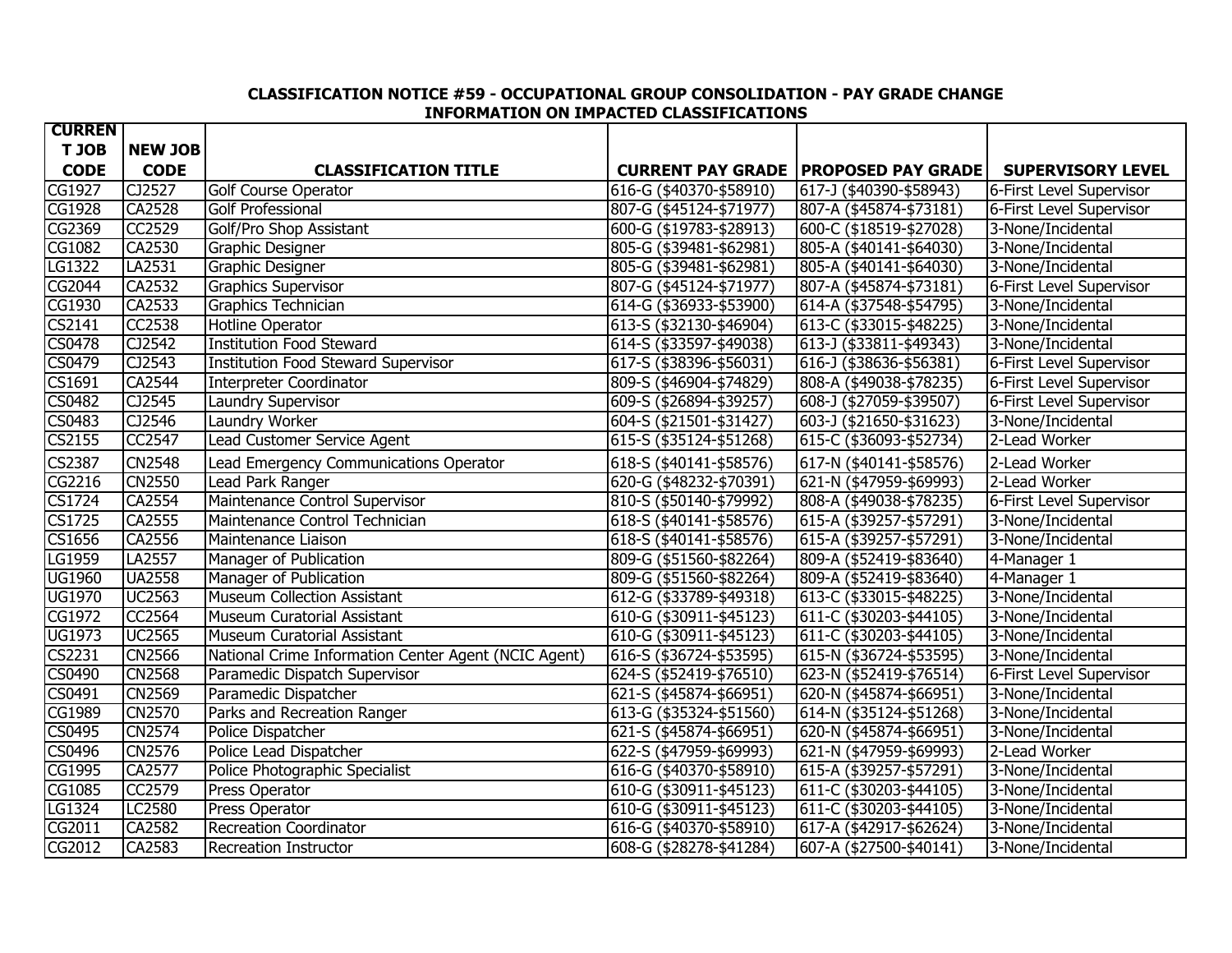# **CLASSIFICATION NOTICE #1359 - OCCUPATIONAL GROUP CONSOLIDATION - PAY GRADE CHANGE INFORMATION ON IMPACTED CLASSIFICATIONS**

| <b>CURREN</b>              |                |                                             |                             |                                                 |                           |
|----------------------------|----------------|---------------------------------------------|-----------------------------|-------------------------------------------------|---------------------------|
| T JOB                      | <b>NEW JOB</b> |                                             |                             |                                                 |                           |
| <b>CODE</b>                | <b>CODE</b>    | <b>CLASSIFICATION TITLE</b>                 |                             | <b>CURRENT PAY GRADE   PROPOSED PAY GRADE  </b> | <b>SUPERVISORY LEVEL</b>  |
| CG2013                     | CA2584         | <b>Recreation Supervisor</b>                | 809-G (\$51560-\$82264)     | 808-A (\$49038-\$78235)                         | 6-First Level Supervisor  |
| <b>TG2014</b>              | <b>TA2585</b>  | Recreation Trainee                          | 401-G (\$8.11)              | 401-A (\$7.93)                                  | 3-None/Incidental         |
| UG2119                     | <b>UA2586</b>  | Senior Curator                              | 808-G (\$48232-\$76950)     | 808-A (\$49038-\$78235)                         | 6-First Level Supervisor  |
| <b>UG2031</b>              | <b>UA2587</b>  | <b>Senior Exhibition Designer</b>           | 807-G (\$45124-\$71977)     | 807-A (\$45874-\$73181)                         | 6-First Level Supervisor  |
| CG2039                     | CA2588         | Senior Television and Video Producer        | 812-G (\$62981-\$100499)    | 812-A (\$64030-\$102184)                        | 6-First Level Supervisor  |
| CS1692                     | CA2589         | Sign Language Interpreter                   | 622-S (\$47959-\$69993)     | 619-A (\$46904-\$68454)                         | 3-None/Incidental         |
| CG2047                     | CA2590         | Special Events Coordinator                  | 808-G (\$48232-\$76950)     | 808-A (\$49038-\$78235)                         | 3-None/Incidental         |
| G2048                      | LA2591         | Special Events Coordinator                  | 808-G (\$48232-\$76950)     | 808-A (\$49038-\$78235)                         | 3-None/Incidental         |
| <b>UG2049</b>              | <b>UA2592</b>  | Special Events Coordinator                  | 808-G (\$48232-\$76950)     | 808-A (\$49038-\$78235)                         | 3-None/Incidental         |
| CS2056                     | CT2598         | <b>Stock Clerk</b>                          | $610 - S$ (\$28118-\$41050) | 611-T (\$28821-\$42081)                         | 3-None/Incidental         |
| <b>ES2058</b>              | ET2599         | <b>Stock Clerk</b>                          | 610-S (\$28118-\$41050)     | 611-T (\$28821-\$42081)                         | 3-None/Incidental         |
| LS2059                     | LT2600         | <b>Stock Clerk</b>                          | 610-S (\$28118-\$41050)     | 611-T (\$28821-\$42081)                         | 3-None/Incidental         |
| <b>US2057</b>              | UT2601         | <b>Stock Clerk</b>                          | 610-S (\$28118-\$41050)     | 611-T (\$28821-\$42081)                         | 3-None/Incidental         |
| CS2060                     | CT2602         | Stockkeeper                                 | 616-S (\$36724-\$53595)     | 616-T (\$36021-\$52552)                         | 3-None/Incidental         |
| CS2061                     | CT2603         | Stockroom Manager                           | 809-S (\$46904-\$74829)     | 809-T (\$46008-\$73387)                         | 7-Second Level Supervisor |
| CS2062                     | CT2604         | Stockroom Supervisor                        | 808-S (\$43887-\$69993)     | 808-T (\$43026-\$68660)                         | 6-First Level Supervisor  |
| CG2069                     | CA2615         | Television & Video Director/Editor          | 810-G (\$55107-\$87944)     | 810-A (\$56031-\$89409)                         | 3-None/Incidental         |
| CG2165                     | CA2616         | Television & Video Director/Editor (HOURLY) | 810-G (\$55107-\$87944)     | 810-A (\$56031-\$89409)                         | 3-None/Incidental         |
| CG2070                     | CA2617         | Television & Video Producer                 | 810-G (\$55107-\$87944)     | 810-A (\$56031-\$89409)                         | 3-None/Incidental         |
| CG2166                     | CA2618         | Television & Video Producer (HOURLY)        | 810-G (\$55107-\$87944)     | 810-A (\$56031-\$89409)                         | 3-None/Incidental         |
| CG2072                     | CA2606         | <b>Television Programmer</b>                | 809-G (\$51560-\$82264)     | 809-A (\$52419-\$83640)                         | 3-None/Incidental         |
| CS2090                     | <b>CN2620</b>  | Vehicle Impound Clerk                       | 613-S (\$32130-\$46904)     | 612-N (\$32130-\$46904)                         | 3-None/Incidental         |
| <b>CS0508</b>              | CJ2622         | Washing Machine Operator                    | 606-S (\$23513-\$34348)     | 605-J (\$23664-\$34571)                         | 3-None/Incidental         |
| $\overline{\text{CS1705}}$ | CJ2623         | Zoo Commissary Worker                       | 609-S (\$26894-\$39257)     | 608-J (\$27059-\$39507)                         | 3-None/Incidental         |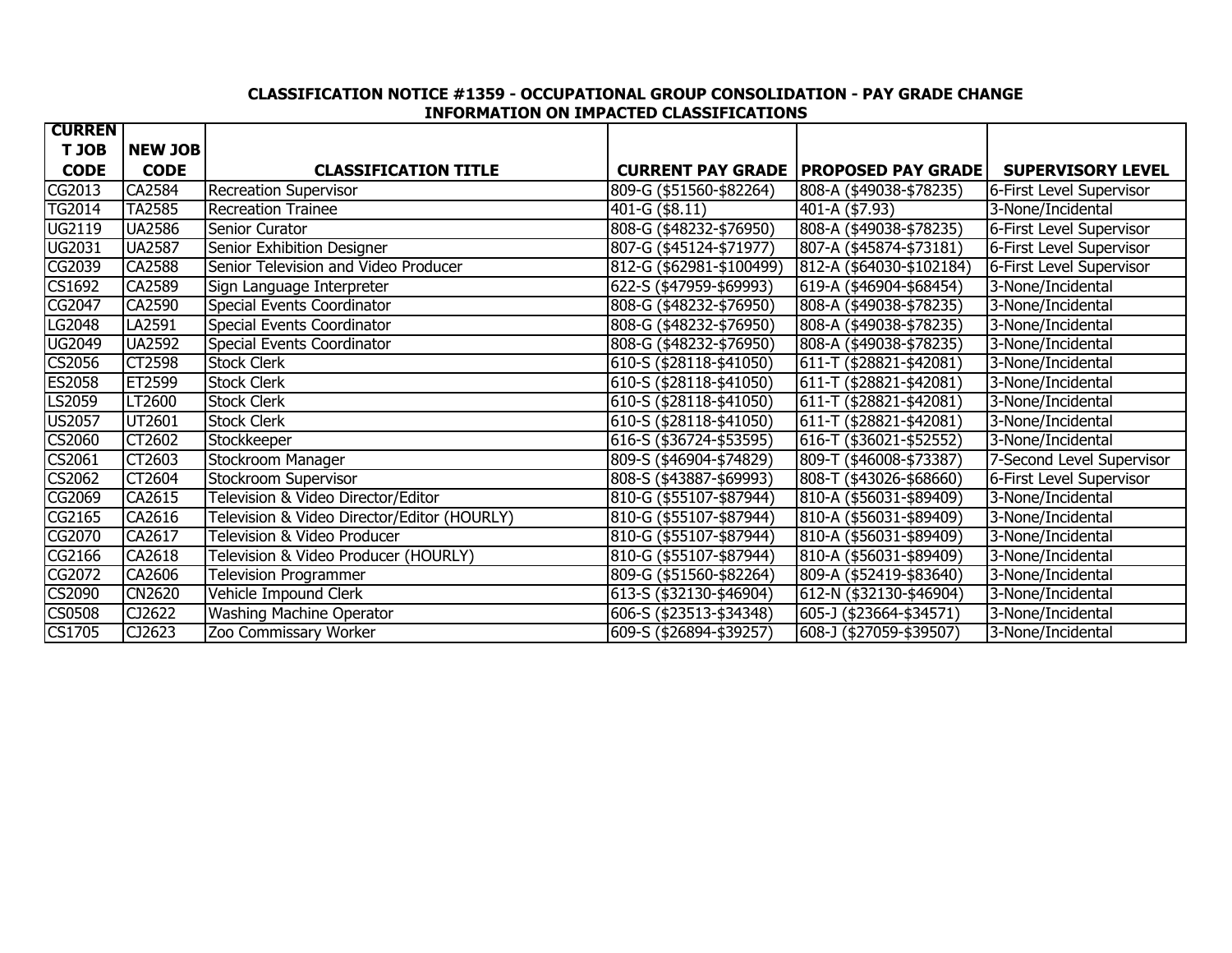# **CLASSIFICATION NOTICE # - OCCUPATIONAL GROUP CONSOLIDATION - PAY GRADE CHANGE BASIS FOR PAY GRADE RECOMMENDATIONS**

| <b>NEW JOB</b>                    |                                               | <b>BASIS FOR</b>             |
|-----------------------------------|-----------------------------------------------|------------------------------|
| <b>CODE</b>                       | <b>CLASS TITLE</b>                            | <b>RECOMMENDATION</b>        |
| <b>CC2468</b>                     | 311 Customer Service Agent                    | <b>Internal Relationship</b> |
| CC2469                            | 311 Customer Service Specialist               | <b>Internal Relationship</b> |
| CJ2472                            | <b>Animal Care Attendant</b>                  | Range Minimum                |
| CJ2473                            | Animal Care Supervisor                        | Range Minimum                |
| CA2474                            | <b>Aquatics Coordinator</b>                   | <b>Market Data</b>           |
| CA2475                            | <b>Assistant Golf Professional</b>            | Internal Relationship        |
| CC2482                            | <b>Aviation Customer Service Agent</b>        | <b>Internal Relationship</b> |
| $\overline{CC}$ 2483              | <b>Aviation Customer Service Manager</b>      | <b>Internal Relationship</b> |
| $\overline{CC}$ 2484              | <b>Aviation Customer Service Supervisor</b>   | Internal Relationship        |
| CN2485                            | Aviation Emergency Dispatcher                 | Market Data                  |
| CA2486                            | <b>Aviation Operations Representative</b>     | Internal Relationship        |
| CA2487                            | Aviation Operations Representative Supervisor | <b>Internal Relationship</b> |
| CA2490                            | <b>Booking Coordinator</b>                    | Range Minimum                |
| LA2491                            | <b>Booking Coordinator</b>                    | Range Minimum                |
| CA2492                            | <b>Booking Specialist</b>                     | Range Minimum                |
| CJ2495                            | Central Supply Lead Technician                | <b>Internal Relationship</b> |
| CJ2496                            | Central Supply Supervisor                     | <b>Internal Relationship</b> |
| CJ2497                            | Central Supply Technician                     | Market Data                  |
| CJ2498                            | Certified Sterile Processing Technician       | Market Data                  |
| CA2502                            | Content Developer                             | <b>Internal Relationship</b> |
| LA2503                            | Content Developer                             | <b>Internal Relationship</b> |
| LA2504                            | Content Developer (HOURLY)                    | <b>Internal Relationship</b> |
| $\overline{C}$ J2505              | Cook                                          | Market Data                  |
| CC2506                            | Copy Center Operator                          | Market Data                  |
| CJ2507                            | Correctional Institution Food Manager         | Internal Relationship        |
| CA2508                            | Court Interpreter                             | Range Minimum                |
| CC2509                            | <b>DHS Customer Service Agent</b>             | Internal Relationship        |
| LA2510                            | Digital Imaging Technician                    | <b>Internal Relationship</b> |
| <b>CN2517</b>                     | <b>Emergency Communications Operator</b>      | Range Minimum                |
| CA2518                            | <b>Entertainment Production Coordinator</b>   | Range Minimum                |
| CA2519                            | <b>Events Coordinator</b>                     | Market Data                  |
| CA2520                            | <b>Exhibition Designer</b>                    | Market Data                  |
| <b>UA2521</b>                     | <b>Exhibition Designer</b>                    | Market Data                  |
| CJ2524                            | <b>Food Production Supervisor</b>             | Market Data                  |
| CI2525                            | Food Service Worker                           | Market Data                  |
| $\overline{CI2}$ 527              | Golf Course Operator                          | Range Minimum                |
| CA2528                            | <b>Golf Professional</b>                      | Market Data                  |
| CC2529                            | Golf/Pro Shop Assistant                       | Range Minimum                |
| CA2530                            | Graphic Designer                              | Market Data                  |
| LA2531                            | Graphic Designer                              | Market Data                  |
| CA2532                            | Graphics Supervisor                           | Range Minimum                |
| CA2533                            | Graphics Technician                           | Range Minimum                |
| CC2538                            | Hotline Operator                              | <b>Internal Relationship</b> |
| $\overline{C}$ $\overline{2}$ 542 | <b>Institution Food Steward</b>               | <b>Market Data</b>           |
| CJ2543                            | <b>Institution Food Steward Supervisor</b>    | <b>Internal Relationship</b> |
| CA2544                            |                                               |                              |
| CJ2545                            | <b>Interpreter Coordinator</b>                | Internal Relationship        |
|                                   | Laundry Supervisor                            | Market Data                  |
| CJ2546                            | Laundry Worker                                | Market Data                  |
| CC2547                            | Lead Customer Service Agent                   | <b>Internal Relationship</b> |
| <b>CN2548</b>                     | Lead Emergency Communications Operator        | Internal Relationship        |
| <b>CN2550</b>                     | Lead Park Ranger                              | Market Data                  |